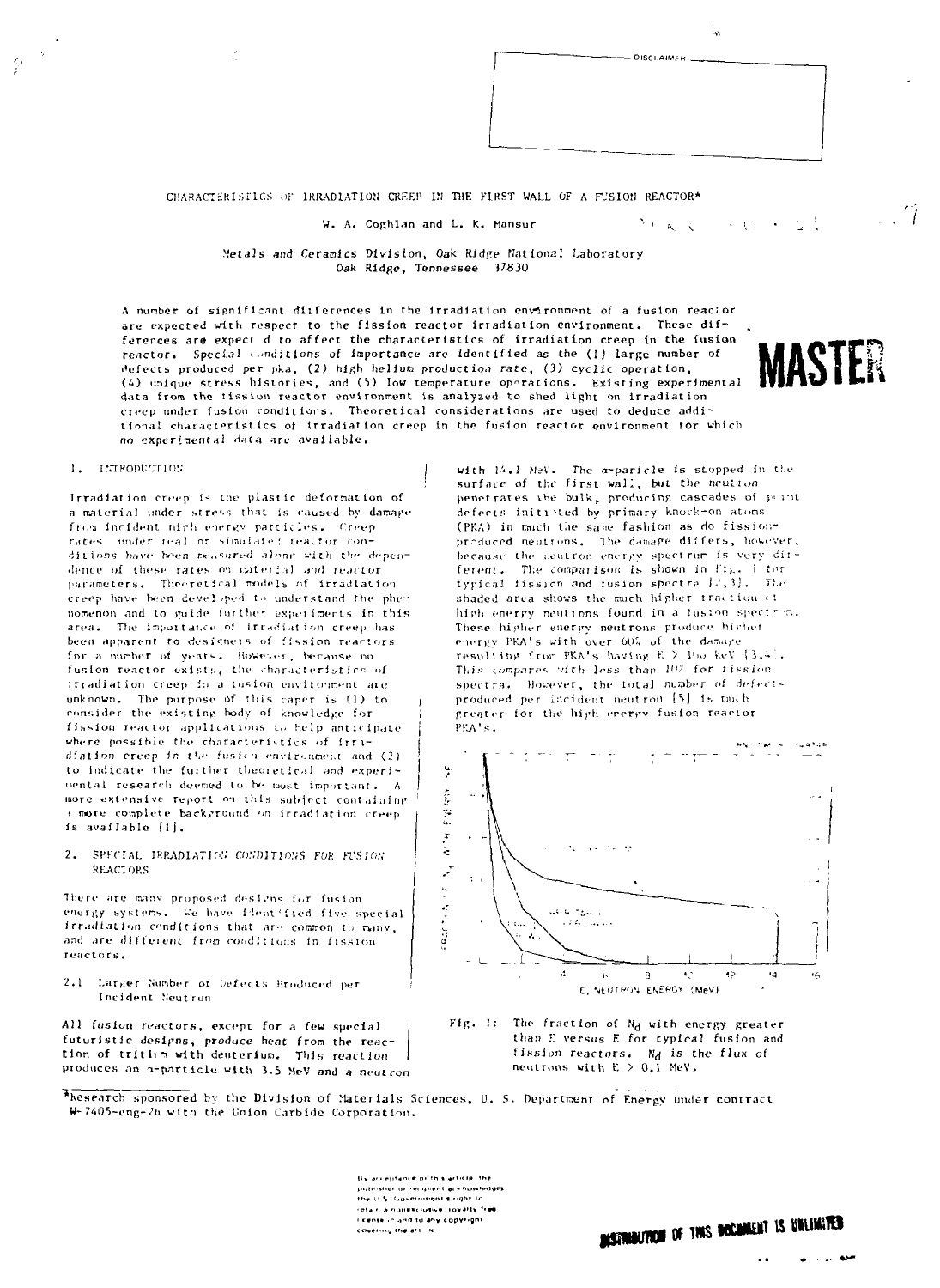### 2.2 High Helium Production

Another consequence of the higher energy neutron spectrum Is that the production of He per dpa is greater. This difference is easily seen using Fig. 2 where the He production per dpa is plotted foe a number of fission and fusion reactors. The values plotted for fusion reactors are for a neutron wall lo; ing of  $1 \text{ MW/m}^2$ , Some designs call for values near this one but others support values as high as  $7.3 \text{ MW/m}^2$  [6]. Differences in ductility, swell ing, and precipitation phenomena have been observed [7] with high helium content. A significant effect on the irradiation creep rate to swelling rate ratio is expected from theory.



 ${\tt Fig.~2:}$  . Plot of He production as a function **12,** and fisslon reactors damage rate for several tokamak fus

# 2.3 Cyclic Operation

The planned  $0-7$  plasna burt in various fusion reactors continues for times from 10 s to  $60^{\circ}$   $p$  s  $[8]$ . Some of the more recent designs  $[9]$ plan on a continuous plasma hurn, Two fusion devices that may be built in the near term, and which will ignite a D-T plasma, are the Fusion Engineering Device (FED) and the International Tokamak Reactor (INTOR). Both of these devices are planned to have burn times >100 s with recycle times of about half of that [10,11], In addition to the pulsed nature of most fusion devices, a number of unplanned plasma disrupt ions are expected to occur.

The consequences of the cyclic operation, either planned or unplanned, are that the first wal1 will experience cycles in temperature, particle flux, and stress.

### 2.4 Unique Stress Histories

The stress state in the first wall is complex and changes with time — both during the burn cvcles and also during the lifetime of the material. Harkness and Cramer [12J give description of the expected effects. The stresses are large, as high as 400 MPa during a plasma disruption, and wil1 change by perhaps 250 MPa during a burn cycle. Four primary sources of stress in the first wall have been identified. There is typically a temperature gradient between the coolant and plasma sides of the wall of from 80 to 200°C (1 cm wall with 1  $M/m^2$  flux loading). This temperature gradient results ir. thermal stresses and also differential swelling stresses. Initially these stresses may be as high as 150 MPa. The pressure of the coolant resulis in significant stresses. If water is the chosen coolant, typically these stresses are about 13.7 MPa. During plasna disruption?, changes in torodial stress of -150 Mpa are expected with rapid oscillations These stresses will be highest in the region of plasma discharge. Because of the sudden high particle flux there will be large initial thermal stresses during start-up. The value reported is 72 MPa for 316 stainless steel under

Some additional stress will also result from turbulence in the coolant and, if ferromagnetic materials are used, from induced magnetic forces. During the operation of the reactor these stresses will be relaxed through irradiation and thermal creep in the material. This creep lowers the stresses during the burn cycle but it also causes an increase in the opposite signed stress during the dwell period. This stress reversal is not ge ?rally experienced in fission reactor systems or i material irradiation experiments. For this reason very little is known about irradiation creep under compressive stress. Understanding swelling under stress is also important as there appears to be significant differences in the observed behavior [13, 14]. An accompanying effect is expected in irradiation creep behavior.

### 2.5 The First Wall May be Operated at Low Temperatures

In early designs there were plans to operate the reactors in the same temperature range as that planned for fast breeder reactors, i.e., between 400 and 550°C. The most recent plans as reflected in the designs for Starfire [9] and FED [10] show maximum first wall temperatures of 320°C. This temperature is below the temperature for most fission reactor data. There are some experimental results, to be discussed in the next section, that suggest that both irradiation induced swelling and creep behave differently at lower temperatures.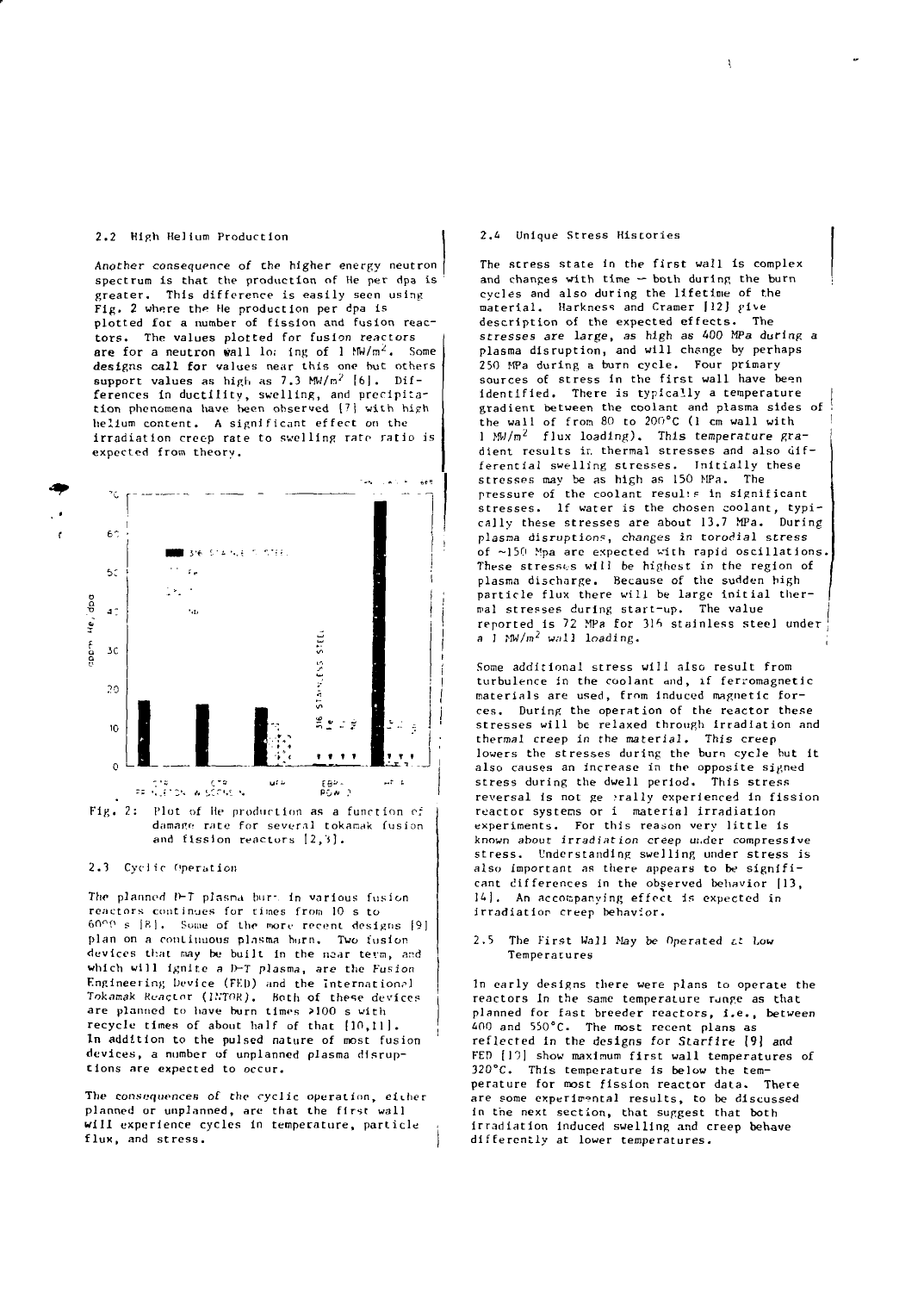### EXISTING CREEP DATA OF SPECIAL RELEVANCE TO **FUSION SYSTEMS**

 $\mathbf{t}_\bullet$ 

Below we describe results which bear on the special conditions of fusion reactors. For a more complete review of earlier work we tefer the reader to previously published review articles [15-19]. Before proceeding, however, it is i: ortant to point out that the existing data is rather heavily concentrated on strinless steels and zirconium alloys. Some measurements have been made on other materials such as Nimonic 80A and pure Mi, but the results are not as complete. However, several widely different classes of materials are projected for active research toward possible use in fusion reactor first walls [20]. These classes include many different materials. It is important to realize, therefore, that the paucity of experimental data applicable to materials for fusion reactor applications stems not only from the lack of appropriate irradiation environment, but also from lack of extensive experience on these alloy types under irradiation conditions in general.

There have been a number of attempts to determine the effect of spectrum on irradiation creep, and the results reported are somewhat contradictory. Walters et al. [21] observed that for some long pressurfzed tubes, the flux varied a ractor of 60 over the length while the average neutron energy went from 0.077 MeV to 0.61 MeV. The observed deformation scales exactly with dose indicating no effect of average neutron energy. Foster and Boltax [22] arrived at a different conclusion by analysis of creep results on identical heats of material which were creep tested in different reactors using the same measurement technique. Using displacement cross sections for cumparison, they found steady-state irradiation creep coefficients to be a factor of 2.5 larger in aixed spectrum than in fast neutron irradiations. This observation would be consistent with additional bardening from the high energy neutron cascades. Another explanation may be that there is more in-cascade recombination in the larger cascades of the fast reactor giving rise to a smaller free noint defect production rate per unit displacement rate.

For fusion reactors which operate in a pulsed mode, the temperature, siriss, and defect production will be cyclic. A temperature change of 40 to 100°C appears to have little effect on the measured creep rate [23] of 20% cold-worked stainless steel. The samples continue to creep at much the same rate as they had at the original irradiation temperatures. These creep tests were conducted near 500°C, however, and this result may only reflect the weak perature sensitivity for irradiation creep rate near this temperature. A change in applied stress [24], on the other hand, appears to cause immediate transient creep that is independent of prior stress history. This transient strain is

believed to involve thermal processes because it does not appear if can be are annealed for 50 h at the new stress in the absence of irrediation.

Recently, creep has been measured in samples undergoing a gradual temperature decrease [25]. In 20% cold-worked AISI 316 cladding, larger creep deformations have been measured in those samples that have undergone a temperature decrease. If this increased strain is not a reversible transient, cyclic operation cond result in substantial increased strain.

In a study of creep of loaded helices made from cold-worked austenitic stainless steels, Lewthwaite and Mosedale [26] reported that the strain per unit dose increases with decreasing dose rate. We have replotted, in Fig. 3, the normalized creep strain per dpa from ref. [26] against the inverse square root of the damage rate. This type of plot is suggested by theoretical considerations as will be discussed in the next section. This dependence on dose rate will result in lower creep strain in pulsed systems than in continuous systems under the same average dose rate. The dose rate during irradiation in the pulsed system will be higher and the creep strain lower.





There have been at least three recent experiment: reported on creep of a variety of<br>materials at relatively low temperatures. Causey et al. [27] reported in-reactor stress relaxation of bent beams of 11 different materials at 67 and  $300^{\circ}$ C. In all but one of the cases reported the creep rate at 67°C was greater than or equal to that at 300°C. Another observation [28] of an inverse temperature dependence was made in an instrumented, tension,<br>in-reactor creep machine on a sample of 20% cold

 $\mathbf{A}$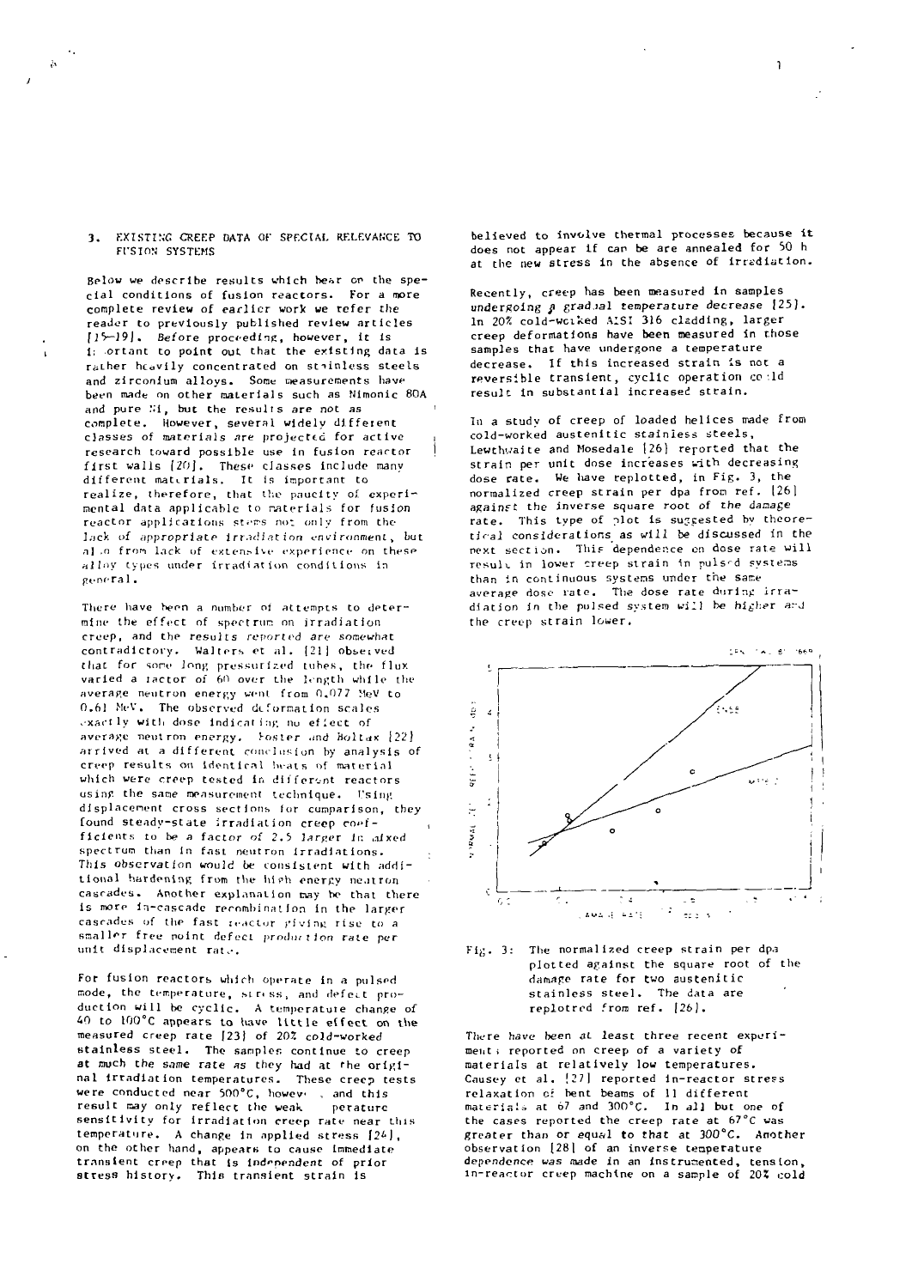worked EN58B (type AISI 321) stainless steel. The creep rate increased a factor of 4 as the temperature decreased from 450 to 400°C. Paxton et al. [29,30] also observed an inverse temperature dependence in two precipitation hardening materials crept at temperatures from 540 to 605°C. These materials also showed a simultaneous decrease in swelling for the i Tease in temperature.

Some fusion designs have suggested using ferritic stainless steels for the first wall. Paxton et al. |29,3O) reported that ferritic steel containing 12% Cr is as resistant as the best of the austenitic steels they studied in the temperature range from 540 to 605°C. At lower tem-<br>per.tures, 400—550°C. Erler et al. [31] reported that void swelling was confined to the o-phase particles formed during sone heat treatments. The accompanying creep rate was very low with very few measurements of creep greater than 0.2% for irradiarion out to 150 dpa. The creep behavior of ferritic steel DIN 1.6770 (2.2 Cr,  $1.4$ ) Mo, 0.8 Mi) has also been measured using a resonant cavity apparatus [32J. For Irradiations out to a fluence of 4.5 dpa and stress to 200 KPa at 400°C, the creep rate was less than 2.2E-11  $s^{-1}$ . At 500°C and 100 MPa the strain rate increases with time (like tertiary creep} and is about five tines as fast as a typical austenitic stainless steel. Continuation of the 400\*C sample at 500°C reproduced the same result. The 500°C result is about ten tines as fast as thermal creep in the same material but shows the same general behavior.

## 4. THEORY

The theoretical framework that has been developed to understand irradiation creep can be called on to provide guidance in the fusion reactor regime. Much can be done in this area especially where there is already some experimental information. For example, fn further tbeoretleal research into the temperature dependence of irradiation creep the experimental findings of significant creep rates at low temperatures will be of great importance. However, in the present sect ion we do not concentrate on the findings in the previous experimental section. At this tine we believe that it is of greater importance to identify the main characteristics of Irradiation creep in the fusion reactor. In the present section we extract from the theory complementary findings that are not suggested by the available data in the fission reactor regime.

Several mechanisms of irradiation creep have been proposed. The possible interaction of irradiation creep with swelling has also been explored. A recent conference can be cited as a reasonably up to date source of information {33]. The expanded version of the present paper out lines the essential aspects of the theory of Irradiation creep and swelling [!)• We call on this background to evaluate aspects associated with fusion reactors.

One statement that can be made based on a knowledge of the theory is that the ratio of the creep rate to the swelling rate in a fusion reactor may be quite different from that in a fission reactor. This ratio and its derivative with respect to temperature, in part, determine the level of stress in the first wall and its evolution with tiae. The ratio is useful in reactor design to establish first wall behavior.

The theoretical basis for the statement can be described briefly. Consider for simplicity a situation where stress induced preferred absorption (SIPA) is the dominant mechanism of irrariation creep. It has been shown that the creep rate by this nechanism can be expressed as [34]

$$
\dot{\epsilon} = \frac{2}{9} \operatorname{aLz}_{i}^{d} v_{i} c_{i} \qquad (1)
$$

Here  $\hat{n}$  = atomic volume,

 $L =$  dislocation density,

- d  $\Delta Z_1$  = difference in capture efficiencies for interstitials of aligned and non-<br>aligned dislocations.
- aligned dislocations,<br> $D_j$  = interstitial diffusion coefficient,  $C^{\dagger}_{i}$  = free interstitial concentration/unit volume.

The cavity growth rate is

$$
\frac{d^2 c}{dt} = \frac{c}{r_c} (z^c_y) c_y - z^c_y c_i, \qquad (2)
$$

Here the new terms are

dr.

 $r_c$  = cavity radius  $c \qquad c$  $\overline{z_{v}}$ ,  $\overline{z_{i}}$  = capture efficiency of cavities for vacancies, interstitials,  $C_v$  = vacancy concentration,  $D_v =$  vacancy diffusion coefficient.

The concentrations  $C_V$  and  $C_f$  are functions of the point defect generation rate, the strengths of the various sinks in the microstructure, and the coefficient of point defect recombination. Here we tike cavities ar.d dislocations as the dominant sinks.  $C_V$  and  $C_i$  are known [see for example ref. 35) and can be substituted in Eqs. (1) and  $\langle z \rangle$  above. Taking the ratio of Eq. (1) to Eq. (2) we ob:ain [36].

$$
\frac{\dot{\varepsilon}}{\frac{\dot{\varepsilon}V}{V}} = \frac{2}{9} \frac{\Delta z_i^d}{z_v^c z_i^d - z_i^c z_v^d} \left( z_v^c + \frac{z_v^d L}{4 \pi r_c^N c} \right) \tag{3}
$$

 $\overline{v}$   $\overline{v}^{2} \overline{v}^{2} i^{-} \overline{z}^{2} i \overline{v}$   $\overline{v}$   $\overline{c}$   $\overline{c}$ <br>
where  $\overline{z}_{1}$  and  $\overline{z}_{v}$  are the capture efficiencies of<br>
dislocations for vacancies and interstitials, and  $N_c$  is cavity density. This expression shows, as expected physically, that the creep rate to swelliny rate ratio is a strong function<br>of the ratio of dislocation density to cavity<br>density sink strength.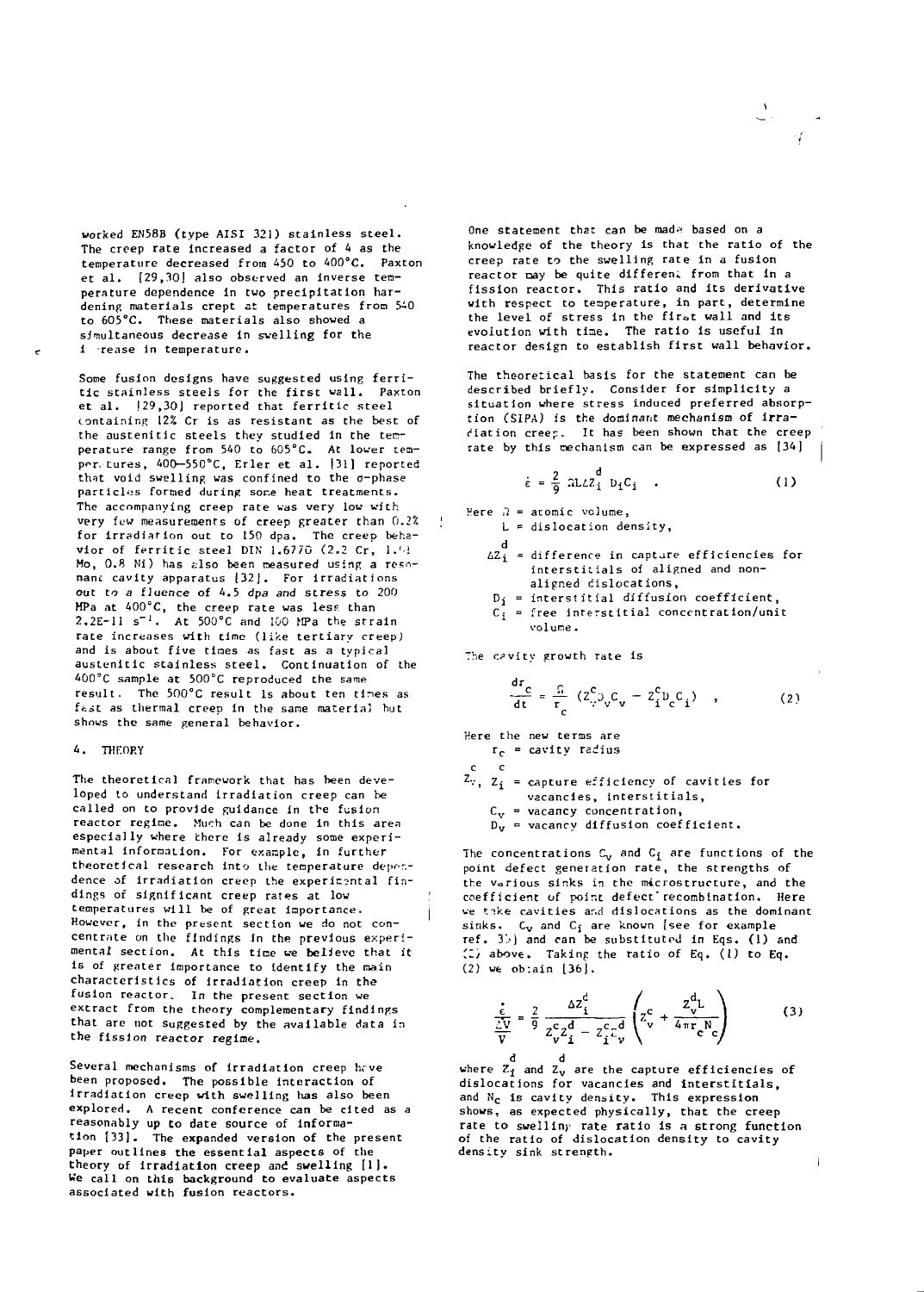Figure A is a plot of Eq. (3), showing the ratio of the strain rate normalized by  $\Delta Z_i$  to the swelling rate, against the number of cavities, for several dislocation densities. The important practical result is that the creep rate to swelling rate ratio varies significantly over<br>the range of cavity density from 10<sup>20</sup> m<sup>m3</sup> to  $10^{22}$  m<sup>-3</sup>. This is the range typical of cavity densities in irradiated materials.



Fig. 4: The ratio of the strain rate normalized by  $\Delta Z^d_i$  to the swelling rate versus cavity density for several different dislocation densities.

Ţ

Experierce has shown, that under high helium generation rates cavities may occur at higher density than at low helium generation rates. The fusion reactor heling generation rate is more than an order of magnitude higher than the fission reactor generation rate. Therefore, it might be expected that the cavity density in a fusion reactor material would be higher. Fig. 4 then would give an indication of the sensitivity of the creep rate to swelling rate ratio to the environment. Of course the microstructure in both environments is dose and temperature depen-. dent so that Flp. 4 represents a snapshot for particular conditions. Nevertheless, the wide variability of the ratio should serve as a note of caution against taking the creep rate to s"elling rate ratio for particular fission reactor conditions for application to fusion reactors.

Equation (1) is the basis for replotting the results of Lewthwaite and Mosedale in Fig, 3. It has been shown previously [35] that the concentration Cj is proportional to the square root of the dose rate where mutual recombination Is the dominant mode of loss of vacancies and tnterstitials. At low temperature, where vacancy mobility is low, recombination is often the dominant mode of loss. The data of Lcwthwaite and Mosedale falls Into this temperature regime. Not having the precise microstructur.il information available it is not possible to state unequivocally that recombination is the dominant node of loss, but this

is likely. The theory then offers an explanation of the increasing strain per dpa with decreasing dose rate. In the limit where  $\epsilon$  «(dose rate)<sup>1/2</sup> we get  $\epsilon$ /dpa "(dose rate)<sup>"1/2</sup>. Figure 3 of the previous section plots the data of Lewthwaite and Mosedale on this type of plot for two out of their set of many different materials. The materials shown in Fig. 3 were selected as one showing good agreement with the<br>(dose rate)<sup>-1/2</sup> law and one showing scatter.

A new possibility leading to irradiation creep has been proposed recently. It depends upon the fluctuations in point defect concentration caused by the point defect production in cascades described by the cascade diffusion theory of Mansur, Coghlan, and Brailsford [37]. This possibility is outside the scope of the rate theory described above. The idea is that even if there were no net flow of Interstitials to j dislocations, i.e., no swelling, and no net flow of interstitials or vacancies to favorably oriented dislocations, i.e., no preferred absorption, there could still be climb-glide creep. Over a short enough time increment there is always an imbalance of the flux of vacancies and interstitials to a segment of dislocation. This is because of the discrete nature of point defect production and because of the large difference in diffusion speeds of vacancies and interstitials.

The primary knock-on atoms producing cascades in fusion reactors are expected to be typically more than an order of magnitude more energetic than in fast fission reactors [4]. This increased energy makes the time dependent point defect concentrations at an arbitrary reference point more variable than in a fission reactor. For example, we find that the variance of the fluctuations in vacancy concentrations is roughly three times larger for 250 KeV cascades than for the 10 KeV cascades at 500°C, [38),

We show that these cascade induced fluctuations do indeed produce dislocation unpinning and creep [38]. The creep rate by this mechanism is found to be larger for the cascades typical of fusion reactc. than for the cascades typical of fission reactors.

### 5. DISCUSSION AND CONCLUSIONS

In each of the five special fusion irradiation conditions we identify, there are reasons why the creep behavior may be different In fusion systems. Consider the higher energy neutrons for example. Theory indicates several basic reasons. An increase in the rate at which dislocations climb over small obstacles may result from the cascade effect. This increase would lead to an increase in the creep rate were nothing else to change. Increased neutron energy also increases the He production, which in turn may affect the bubble density. Bubbles are sinks for mobile defects as well as obstacles for gliding dislocations. Both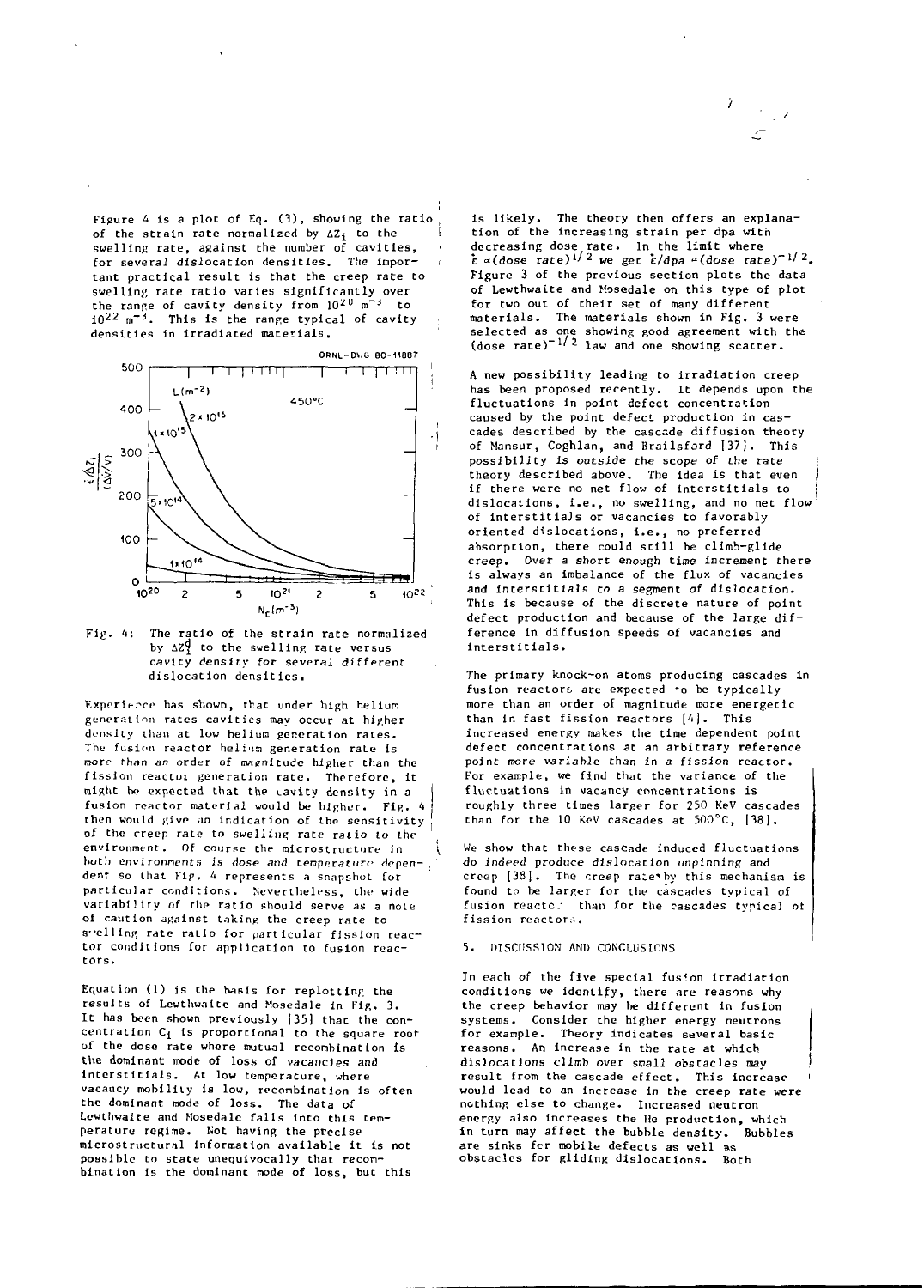effects decrease creep rate. Experimental data (22) shows a slower creep rate In a neutron spectrum of higher energy. But the comparison vas in stall less steel which will have quite different He-production rates for the different neutron spectra as well as different damage energy spectra.

Increased He production can affect the creep rate in another way. Maziasz et al. (39] have reported that the addition of large amounts of He alter the structure, morphology, and phases distribution in irradiated AISI 316 stainless steel. Theoretical work shows chat virtually any change in the nicrostructure effects swelling and creep [40]. McVay et al. [41] have shown that carbide precipitation enhances the creep rate during irradiation. The point defect concentrations are a function of the defect sink structure which includes the precipitates. An increase in interstitial concentration increases creep rate. Also, the particles will be formed from alloy elements which nay trap interstitials. If these atoms are removed from solution, the creep rate will increase. These effects mist be weighed quantitatively against the fact that the precipitates that form may pin dislocat ions.

Sinilar arguments can be found for each of the five special irradiation conditions. For this reason it is not possible to say what their effect on the creep rate will be without quantitative evaluation. This research should include careful microstructure characterization with accurate creep measurements. We feel that it is important to include creep specimens in material testing experiments in fusion reactors as soon ns possible. Our present findings suggest that there is a great deal nore to learn. In particular, it is important to establish whether irradiation creep is important in limiting the lifetlne of the first wall.

In this paper we find several areas where understanding of irradiation creep is incomplete for fusion applications.

- 1. The fusion reactor irradiation environment Is expected to be different from fission reactor environments in at least five ways: more defects per Incident neutron; higher He/dpa ratio; cyclic operation (in most designs); a complex stress state; and a lower operating temperature.
- 2. Scudy of available experimental data suggests that several of the different conditions will lead to different creep behavior.
- 3. Creep resulting from cascade-Induced point defect concentration fluctuations is Increased in the fusion environment.
- A. Theory shows that the creep rate to swelling rate ratios characteristic of fission reactors may not be directly applicable in

predicting creep behavior for fusion applications.

5. More research Is needed in many areas, but specifically more measurements of Irradiation creep at low temperatures (50—300°C), creep under cyclic Irradiation, temperature, and stress. More work to understand the effect of He on creep interaction is needed. Materials studies in fusion reactor environment should be carried out as soon as possible.

REFERENCES

- [1] Coghlan, W. A., and Mansur, L. K., The Fusion Power Reactor, ed., J. P.. Weir and J. H. Gittus, to be published.
- [2] Wiffen, F. W., and Bloom, E. E., Nucl. Technol., 25 (1975) 113-123.
- 13) Gabriel, T. A., Bishop, B. L., and Wiffen, F. W Nucl. Technol., 38 (1978)  $427 - 433$ .
- (4) Goland, A. N., <u>J. Nucl. Mater.</u>, 85686 (1979)  $453 - 461$ .
- [5] Merkle, K. L., in <u>Radiation Damage in</u> Hetals, eds., N. L. Peterson and S. D. Harkness, ASM, Metals Park, Ohio (1976) p. 58.
- [6] Conn, R. W., J. Nucl. Mater., 85686 (1979) 9-16.
- 171 Wiffen, F. W. , Maziasz, P. J. , Bloom., E. E., Stiegler, J. 0., and Groosbeck, M. L., in Proc. The Metal Science of Stainless Steels, eds., E. W. Collings and H. W. King<br>(1979) 146—159.
- (8| Davis, J. W., and Kulcinski, G. L., Nucl. Technol., 16 (1976) 355-373.
- |9] Starfire Design Team, Starfire a commercial tokamak fusion power plant study, ANL/FPP-80-1, Argonne National Laboratory, Sept. 1980, pp. 10-6 and 10-7.
- [10] Cramer, B. A., FED Design Team, Private
- communication, May 1981. [11] International Tokamak Reactor Zero Phase, Report of the International Tokamak Reactor Workshop, International Atomic Energy Agency, Vienna, 1980,"p. 307.
- [12] Harkness, S. D., and Cramer, B., J. Nucl.
- Mater., 85486 (1979) 135-145. [l3J Garner, F. A., Gilbert, E. R., and Porter, D. L., Proceedings of ASTM 10th International Symposium on Effects of Radiation on Materials, Savannah, Georgia, June 3-5, 1980.
- [14] Khera, S. K., Schwaiger, C., and Ullmaier, H., submitted to Journal of Nuclear Materials, 1981.
- [15] Hesketh, R. V., Proc. BNES Conference on Irradiation Embrittlement and Creep in Fuel Cladding and Core Components, London, November 1972, pp. 221-231.
- 116] Gittus, John, Creep, viscoelasticity, and creep fracture in solids (John Wiley & Sons, New York, 1975) pp. 203-273.
- [17] Straalsund, J. L., International Conference: Radiation Effects in Breeder Reactor Structural Materials, Scoccsdale, Arizona, June 19, 1977, pp. 1—91.